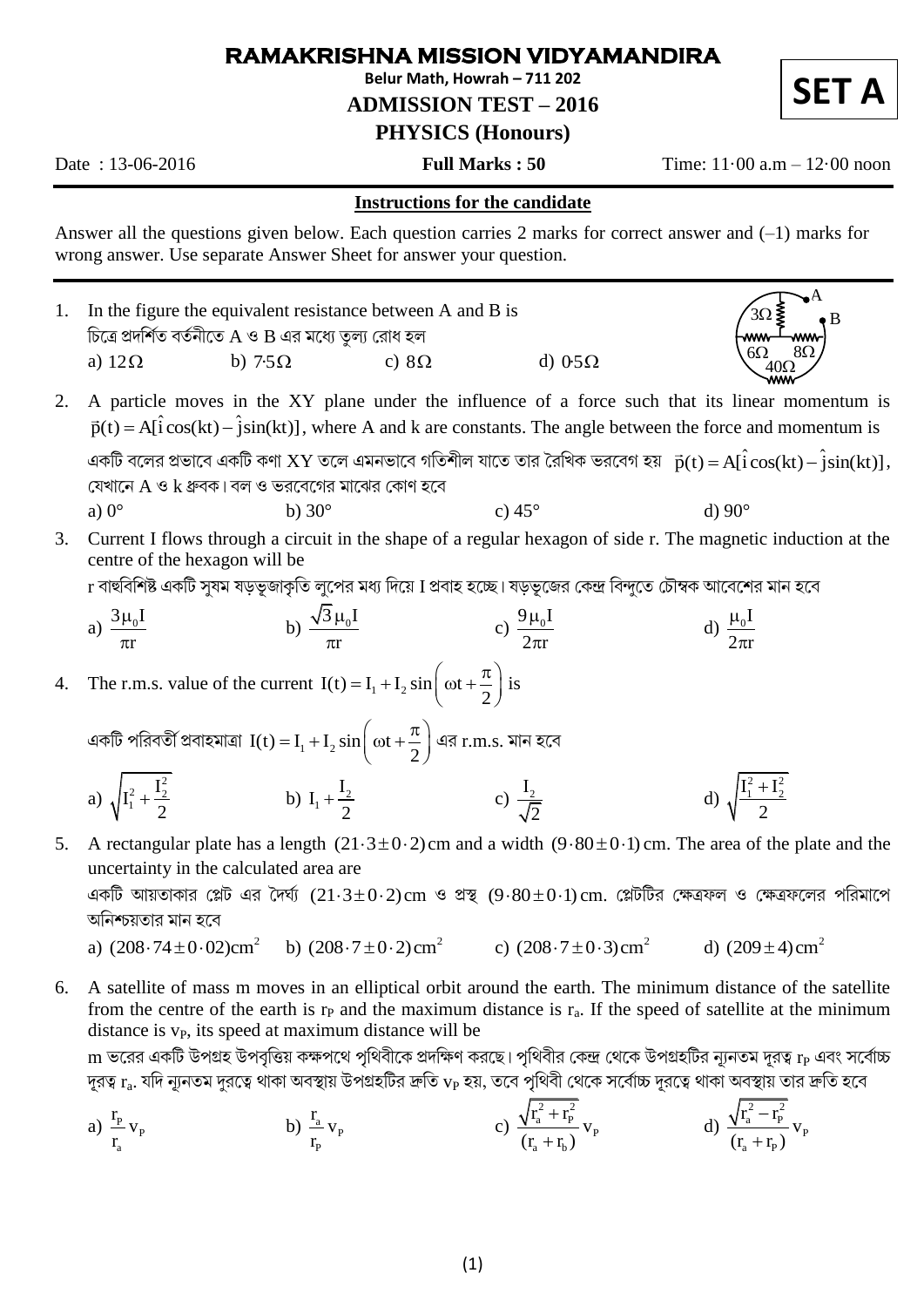7. A uniform rod of length  $\ell$  and mass m is free to rotate on a frictionless pin passing through one end (shown in figure). The rod is released from rest in the horizontal position. If g is the acceleration due to gravity then its angular speed at its lowest position is given by

 $\ell$  দৈর্ঘ্য ও  $\rm m$  ভর বিশিষ্ট একটি সুষম দণ্ডের এক প্রান্তে যুক্ত পিনে দণ্ডটি ঘর্ষণহীন অবস্থায় উল্লম্বতলে ঘরতে পারে (চিত্রে প্রদর্শিত)। দণ্ডটিকে স্থির অনুভূমিক অবস্থা থেকে ছেড়ে দেওয়া হল। cু অভিকর্ষজ ত্বরণ হলে দণ্ডটির সর্বনিম্ন অবস্থানে কৌণিক বেগ হবে

a) 
$$
\sqrt{\frac{g}{\ell}}
$$
 \t\t b)  $\sqrt{\frac{2g}{\ell}}$  \t\t c)  $\sqrt{\frac{3g}{\ell}}$  \t\t d)  $\sqrt{\frac{5g}{\ell}}$ 

A body of mass m is moving in a circular orbit of radius r with a speed v around a massive body of mass M 8.  $(M \gg m)$ . If G is the gravitational constant then the total mechanical energy of the lighter body is

 $\rm m$  ভরের একটি হালকা বস্তু  $\rm v$  বেগে M ভরের আর একটি ভারি বস্তুকে কেন্দ্র করে  $\rm r$  ব্যাসার্ধের বৃত্তাকার পথে ঘূরছে (M  $\rm \gg m$ )।  $\rm G$ মহাকৰ্ষীয় ধ্ৰুবক হলে হালকা বস্তুটির মোট যান্ত্রিক শক্তি হবে

a) 
$$
-\frac{GMm}{r}
$$
 b)  $\frac{GMm}{r}$  c)  $\frac{GMm}{2r}$  d)  $-\frac{GMm}{2r}$ 

9. Water (density  $\rho$ ) is filled to a height H behind a dam of width w. If g is the acceleration due to gravity then the resultant force exerted by the water on the dam is

 $_{\rm W}$  দৈর্ঘ্যের একটি বাঁধ H উচ্চতা পর্যন্ত জল (ঘনত্ব  $_{\rm D}$ ) দ্বারা পূর্ণ। e অভিকর্ষজ ত্বরণ হলে জল কর্তৃক বাঁধের উপর লব্ধী বল হবে

- b)  $\frac{1}{2}$  pgwH<sup>2</sup> c)  $\frac{1}{2}$  pgwH<sup>2</sup> d)  $2$ ogw $H^2$ a)  $\rho$ gw $H^2$
- 10. A large man of mass M and a small boy of mass m  $(m < M)$  stand facing each other on frictionless ice. They put their hands together and push against each other, as a result, the boy moves away with higher speed than the man because

 $M$  ভরের একজন পূর্ণবয়স্ক মানুষ এবং  $m$   $(m < M)$  ভরের একটি ছোট ছেলে পরস্পরের দিকে মুখ করে ঘর্ষণহীন বরফের উপর দাঁডিয়ে আছে। তারা পরস্পর পরস্পরের হাতে হাত রেখে একে অপরকে ঠেলছে এবং এর ফলে ছেলেটি লোকটির থেকে বেশি বেগে পিছিয়ে যাচ্ছে কারণ

- a) force exerted by the man on the boy is greater than the force exerted by the boy on the man (লোকটি ছেলেটির উপর যে বল প্রয়োগ করছে তা ছেলেটি কর্তৃক লোকটির উপর প্রযুক্ত বল অপেক্ষা বেশি)
- b) the man have larger momentum than the boy (ছেলেটির ভরবেগ অপেক্ষা লোকটির ভরবেগ বেশি)
- c) the boy have smaller mass than the man (ছেলেটির ভর লোকটির ভর অপেক্ষা কম)
- d) the centre of gravity of the man is higher than the centre of gravity of the boy (লোকটির ভারকেন্দ্র ছেলেটির ভারকেন্দ্র অপেক্ষা উপরে)
- 11. If a wire is stretched by 2%, the percentage increase in the resistance of the wire is একটি তারের দৈর্ঘ্য 2% বাডালে তারের রোধের শতকরা বদ্ধি হবে a)  $2%$ b)  $1\%$  $c) 4%$ d) none of these
- 12. A ray of light travelling in water is incident on its surface open to air. The angle of incidence is  $\theta$ , which is less than the critical angle. Then there will be

একটি আলোকরশ্মি জল থেকে জল ও বায়ু মাধ্যমের বিভেদতলে আপতিত হল। আপাতন কোণ  $\theta$ , সংকট কোণ অপেক্ষা কম। তাহলে সেখানে

- a) only a reflected ray and no refracted ray (শুধুমাত্র প্রতিফলিত রশ্মি থাকবে এবং কোনো প্রতিসূত রশ্মি থাকবে না)
- b) only a refracted ray and no reflected ray (শুধুমাত্র প্রতিসৃত রশ্মি থাকবে এবং কোনো প্রতিফলিত রশ্মি থাকবে না)
- c) a reflected ray and refracted ray and the angle between them would be less than  $(180^{\circ} 2\theta)$ (প্রতিফলিত ও প্রতিসৃত রশ্মি থাকবে ও তাদের মধ্যে কোণ  $(180^{\circ} - 20)$  এর কম হবে)
- d) a reflected ray and refracted ray and the angle between them would be greater than  $(180^{\circ} 2\theta)$ (প্রতিফলিত ও প্রতিসূত রশ্মি থাকবে ও তাদের মধ্যে কোণ ( $180^{\circ} - 20$ ) এর বেশি হবে)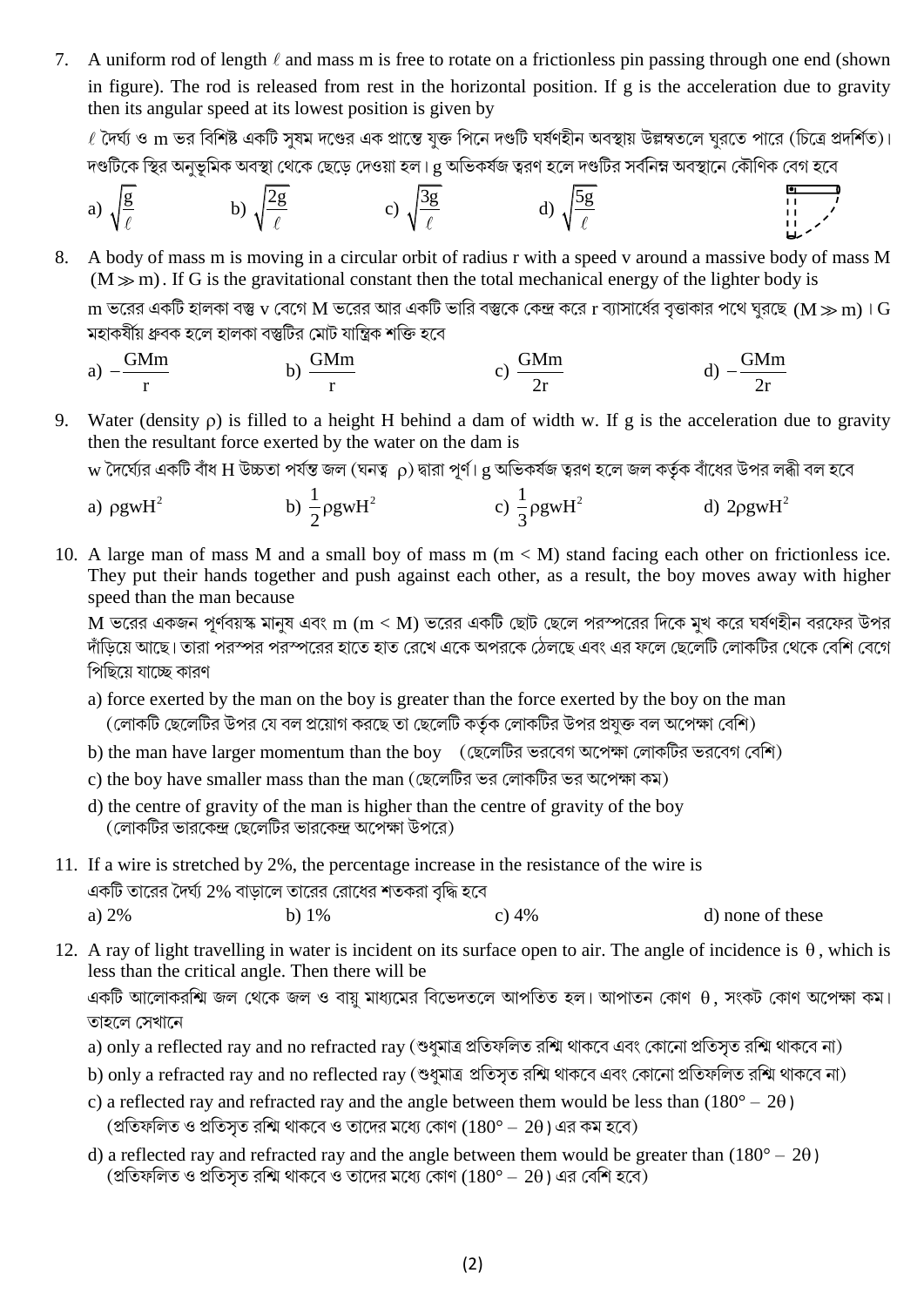- 13. A positive charge is placed outside a neutral conducting sphere. The net charge on the sphere is then একটি নিস্তরিত পরিবাহী গোলকের বাইরে একটি ধনাত্মক আধানকে রাখা হল। তার ফলে গোলকের মোট আধান হবে
	- a) negative and distributed uniformly over the surface of the sphere (ঋণাত্মক এবং গোলকের বাইরের তলে সুষমভাবে বিন্যস্ত)
	- b) negative and appears only at the point on the sphere closest to the point charge (ঋণাত্মক এবং গোলকের যে বিন্দুটি বাইরের আধানের নিকট অবস্থিত সেখানে)
	- c) negative and distributed non-uniformly over the entire surface of the sphere (ঋণাত্মক এবং গোলকের সমগ্রতলে অসমভাবে বিন্যস্ত)

14. A spherical portion has been removed from a solid sphere having a charge distributed uniformly in its volume shown in the figure. The electric field inside the emptied space is সযম আধানযক্ত একটি নিরেট গোলকের ভিতর থেকে কিছটা গোলীয় অংশ আলাদা করা হল (চিত্রে প্রদর্শিত)। গোলকের ভিতরের

ফাঁকা অংশে তডিৎক্ষেত্ৰ হবে

a) zero everywhere (সৰ্বত্ৰ শূন্য)

c) non-uniform (অসম)

b) uniform and non-zero (সৃষম এবং শূন্য নয়)

d) zero only at its centre (কেবলমাত্র কেন্দ্রে শূন্য হবে)

15. A small object of uniform density rolls up a curved surface with an initial velocity v. It reaches upto a maximum height of  $\frac{3v^2}{4g}$  with respect to the initial position. If g is the acceleration due to gravity then the

object is a

স্যম ঘনত্বযুক্ত একটি ছোট বস্তু প্রাথমিক বেগ v নিয়ে একটি বক্রতল বরাবর গড়িয়ে উপরে উঠছে। বস্তুটির প্রারম্ভিক অবস্থানের সাপেক্ষে বস্তুটি সর্ব্বোচ্চ  $\frac{3v^2}{4g}$  উচ্চতায় পৌঁছাতে পারে।  $g$  অভিকর্ষজ ত্বরণ হলে বস্তুটি একটি

- b) solid sphere (নিরেট গোলক) a)  $\text{ring}(\widehat{\mathbb{R}})$ d) disc  $(\overline{5} \circ \overline{6})$
- 
- c) hollow sphere (ফাঁপা গোলক)
- 16. One mole of an ideal gas in initial state A undergoes a cyclic process ABCA as shown in the figure. Its pressure and temperature at A is  $P_0$  and  $T_0$  respectively. Choose correct option from the following :
	- প্রারম্ভিক অবস্থান A বিন্দু থেকে এক মোল আদর্শ গ্যাস চিত্রে প্রদর্শিত বক্রপথে (ABCA) পুনরায় A বিন্দুতে ফিরে আসে। A বিন্দুতে গ্যাসের চাপ  $P_0$  ও তাপমাত্রা  $T_0$ । নিচের কোন তথ্যটি সঠিক
	- a) Internal energies at A & B are different  $(A \otimes B \nabla y)$  and  $(A \otimes B \nabla y)$
	- b) work done by the gas in process AB is  $P_0V_0 \ln 4$ 
		- $(AB \nvert \nabla \mathbb{C}^d \nabla \mathbb{C}^d \nabla \mathbb{C}^d \nabla \mathbb{C}^d \nabla \mathbb{C}^d \nabla \mathbb{C}^d \nabla \mathbb{C}^d \nabla \mathbb{C}^d \nabla \mathbb{C}^d \nabla \mathbb{C}^d$
	- c) Pressure at C is  $\frac{P_0}{4}$  (C বিন্দুতে চাপ  $\frac{P_0}{4}$ ) d) Temperature at C is  $\frac{T_0}{4}$  (C বিন্দুতে তাপমাত্রা  $\frac{T_0}{4}$ )

17. When two progressive waves  $y_1 = 4\sin(2x-6t)$  and  $y_2 = 3\sin\left(2x-6t-\frac{\pi}{2}\right)$  are super imposed, the amplitude of the resultant wave is

দুটি চলতরস্স
$$
y_1 = 4\sin(2x - 6t)
$$
 এবং  $y_2 = 3\sin\left(2x - 6t - \frac{\pi}{2}\right)$ এর উপরিপাতের ফলে লরু তরস্সের বিস্তার হবে  
a) 7 d) 3

18. A ball of mass 0.5 kg is attached to the end of a string having length 0.5m. The ball is rotated on a horizontal circular path about vertical axis. The maximum tension that the string can bear is 324 N. The maximum possible value of angular velocity (in rad/sec) of the ball is

 $0.5\text{m}$  দৈর্ঘ্যের একটি তারের প্রান্তে  $0.5\text{ kg}$  ভরের একটি বল আটকানো আছে। বলটি উল্লম্ব অক্ষের সাপেক্ষে অনুভূমিক গোলীয় তলে বৃত্তাকার পথে ঘূরছে। তারটি সর্ব্বোচ্চ 324 N টান সহ্য করতে পারে। বলটির সম্ভাব্য সর্ব্বোচ্চ কৌণিক গতিবেগ (রেডিয়াম/সেঃ এ) হবে

d) zero  $(\sqrt[3]{\pi})$